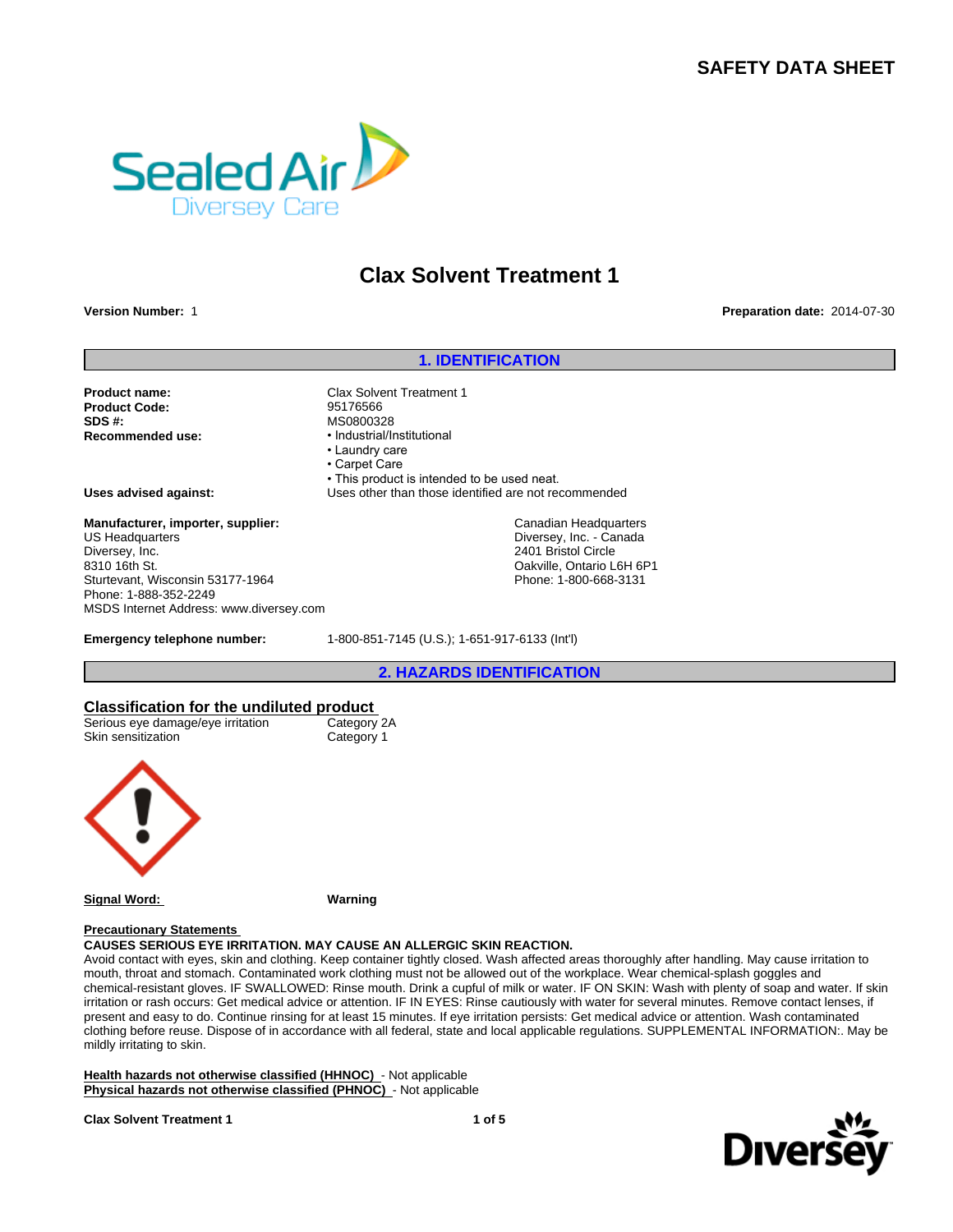## **Classification for the diluted product** @ RTU

This product is intended to be used neat.

#### **Precautionary Statements**

## **3. COMPOSITION/INFORMATION ON INGREDIENTS**

## **Classified Ingredients**

| Ingredient(s)                   | CAS#       | Weight %        |
|---------------------------------|------------|-----------------|
| Sodium thiosulphate             | 7772-98-7  | $3\% - 5\%$     |
| Propylene glycol methyl ether   | 107-98-2   | $1\% - 3\%$     |
| Sodium xylene sulfonate         | 1300-72-7  | $1\% - 3\%$     |
| Sodium bicarbonate              | 144-55-8   | $1\% - 3\%$     |
| Dipropylene glycol methyl ether | 34590-94-8 | $1\% - 3\%$     |
| Alcohol ethoxylates             | 68131-39-5 | $1\% - 3\%$     |
| Propylene glycol phenyl ether   | 770-35-4   | $1\% - 3\%$     |
| 1,2-Benzisothiazol-3(2H)-one    | 2634-33-5  | $> 0.1\% - 1\%$ |

\*Exact percentages are being withheld as trade secret information

## **4. FIRST AID MEASURES**

### **Undiluted Product:**

**Eyes:** IF IN EYES: Rinse cautiously with water for several minutes. Remove contact lenses, if present and easy to do. Continue rinsing for at least 15 minutes. If eye irritation persists: Get medical advice/attention.

**Skin:** IF ON SKIN: Wash with plenty of soap and water. If skin irritation or rash occurs: Get medical advice/attention.

**Inhalation:** No specific first aid measures are required.

**Ingestion:** IF SWALLOWED: Rinse mouth. Drink a cupful of milk or water.

**Most Important Symptoms/Effects:** No information available. **Immediate medical attention and special treatment needed** Not applicable. **Aggravated Medical Conditions:** None known.

## **Diluted Product:**

This product is intended to be used neat.

**Eyes:** See undiluted product information above. **Skin:** See undiluted product information above. **Inhalation:** See undiluted product information above. **Ingestion:** See undiluted product information above.

## **5. FIRE-FIGHTING MEASURES**

**Specific methods:** No special methods required

**Suitable extinguishing media:** Dry chemical, water spray, foam, carbon dioxide.<br> **Specific hazards:** Enzyme - dust and aerosols may cause allergic re **Specific hazards:** Enzyme - dust and aerosols may cause allergic respiratory reaction.

**Special protective equipment for firefighters:** As in any fire, wear self-contained breathing apparatus pressure-demand, MSHA/NIOSH (approved or equivalent) and full protective gear.

**Extinguishing media which must not be used for safety reasons:** No information available.

#### **6. ACCIDENTAL RELEASE MEASURES Personal precautions:** Put on appropriate personal protective equipment (see Section 8.). Ensure adequate ventilation. In case of an incident in a confined area wear suitable respiratory protection. Mop or use low-pressure water spray which will not create aerosols. **Environmental precautions and clean-up methods:** Remove immediately by using vacuum with filter or mopping or washing. Sweeping, blowing, splashing, or high-pressure flushing should be avoided as this creates dust or aerosols. Remove and wash contaminated clothing.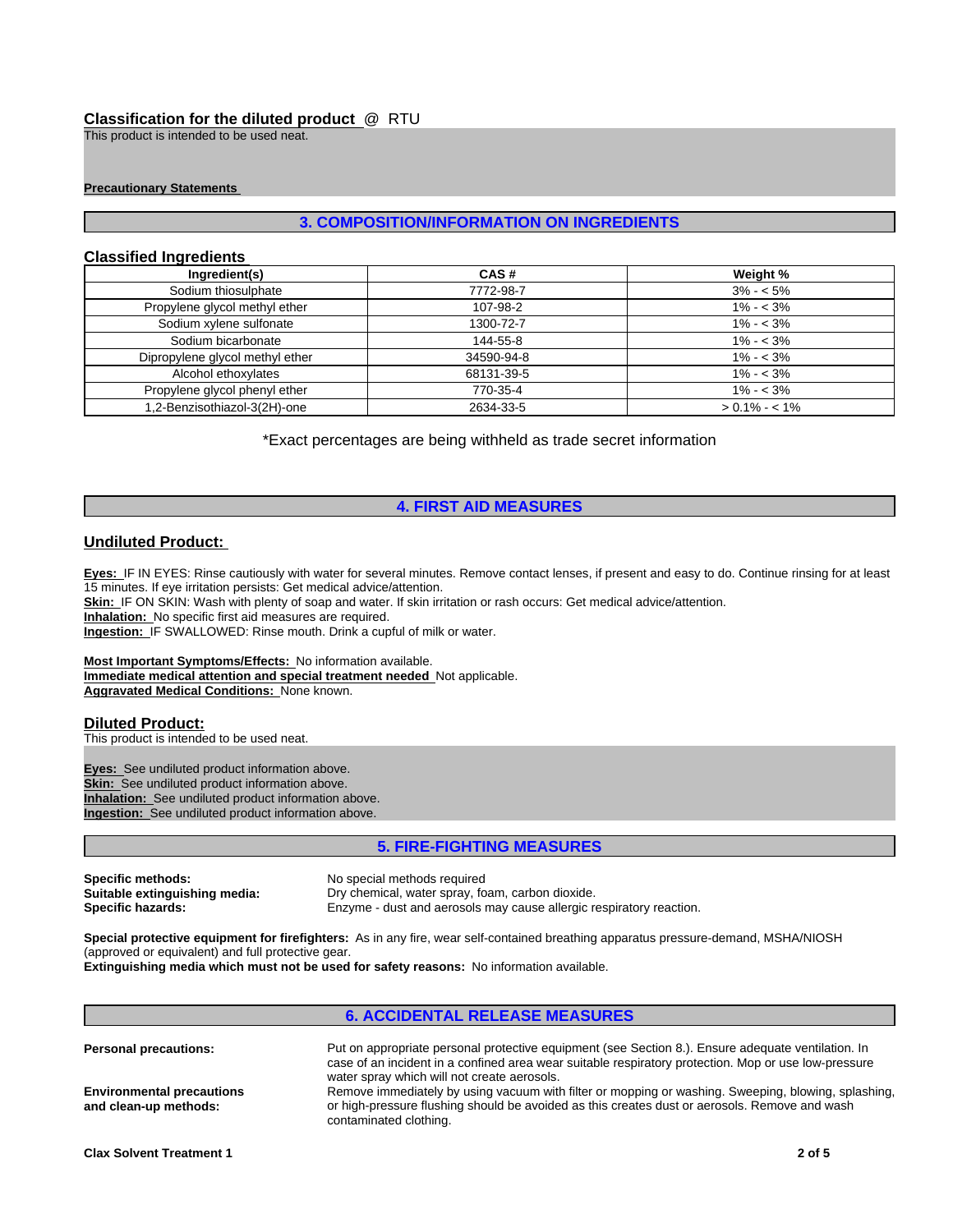## **7. HANDLING AND STORAGE**

**Handling:** Avoid contact with skin, eyes and clothing. Wash thoroughly after handling. Remove and wash contaminated clothing and footwear before re-use. Product residue may remain on/in empty containers. Do not spray into the air. Do not create aerosols or mists. Do not breathe dust or mist. Use only in well-ventilated areas. FOR COMMERCIAL AND INDUSTRIAL USE ONLY. **Storage:**

Protect from freezing. Keep tightly closed in a dry, cool and well-ventilated place. KEEP OUT OF REACH OF CHILDREN. **Aerosol Level (if applicable) :** Not applicable

## **8. EXPOSURE CONTROLS / PERSONAL PROTECTION**

#### **Exposure Guidelines:** .

| Ingredient(s)                   | CAS#       | <b>ACGIH</b>                    | <b>OSHA</b>                                                 |
|---------------------------------|------------|---------------------------------|-------------------------------------------------------------|
| Sodium thiosulphate             | 7772-98-7  |                                 |                                                             |
| Propylene glycol methyl ether   | 107-98-2   | 100 ppm (STEL)<br>50 ppm (TWA)  |                                                             |
| Sodium xylene sulfonate         | 1300-72-7  |                                 |                                                             |
| Sodium bicarbonate              | 144-55-8   |                                 |                                                             |
| Propylene glycol phenyl ether   | 770-35-4   |                                 |                                                             |
| Dipropylene glycol methyl ether | 34590-94-8 | 150 ppm (STEL)<br>100 ppm (TWA) | <b>Skin</b><br>100 ppm (TWA)<br>600 mg/m <sup>3</sup> (TWA) |
| Alcohol ethoxylates             | 68131-39-5 |                                 |                                                             |
| .2-Benzisothiazol-3(2H)-one     | 2634-33-5  |                                 |                                                             |

#### **Undiluted Product:**

### **Engineering measures to reduce exposure:**

No special ventilation requirements General room ventilation is adequate

#### **Personal Protective Equipment**

| Eye protection:                | Chemical-splash goggles.                                               |
|--------------------------------|------------------------------------------------------------------------|
| Hand protection:               | Chemical-resistant gloves.                                             |
| Skin and body protection:      | No special protective clothing is required.                            |
| <b>Respiratory protection:</b> | No special protective clothing is required.                            |
| Hygiene measures:              | Handle in accordance with good industrial hygiene and safety practice. |

#### **Diluted Product:**

This product is intended to be used neat.

| <b>Personal Protective Equipment</b> |                                                                        |
|--------------------------------------|------------------------------------------------------------------------|
| Eye protection:                      | Chemical-splash goggles.                                               |
| Hand protection:                     | Chemical-resistant gloves.                                             |
| Skin and body protection:            | No special requirements under normal use conditions.                   |
| <b>Respiratory protection:</b>       | No special requirements under normal use conditions.                   |
| <b>Hygiene measures:</b>             | Handle in accordance with good industrial hygiene and safety practice. |

## **9. PHYSICAL AND CHEMICAL PROPERTIES:**

| <b>Physical State: Liquid</b>                                            | <b>Color:</b> Clear. Colorless                                    |
|--------------------------------------------------------------------------|-------------------------------------------------------------------|
| Evaporation Rate: No information available                               | <b>Odor:</b> Fresh                                                |
| <b>Odor threshold:</b> No information available.                         | <b>Boiling point/range: Not determined</b>                        |
| <b>Melting point/range:</b> Not determined                               | Decomposition temperature: Not determined                         |
| Autoignition temperature: No information available                       | <b>Solubility: Completely Soluble</b>                             |
| <b>Solubility in other solvents:</b> No information available            | <b>Relative Density (relative to water): 1.01</b>                 |
| Density: 8.42 lbs/gal 1.01 Kg/L                                          | Vapor density: No information available                           |
| <b>Bulk density:</b> No information available                            | Vapor pressure: No information available.                         |
| <b>Flash point:</b> > 200 °F > 93.3 °C                                   | Partition coefficient (n-octanol/water): No information available |
| <b>Dilution Flash Point:</b> $> 200$ °F $> 93.3$ °C                      | Viscosity: No information available                               |
| <b>Elemental Phosphorus:</b> 0 % by wt.                                  | <b>VOC:</b> $3\%$ <sup>*</sup>                                    |
| pH: 8                                                                    | VOC % by wt. at use dilution $3\%$ *                              |
| Dilution pH: 8 @ RTU                                                     | <b>Flammability (Solid or Gas): Not applicable</b>                |
| <b>Metal Corrosion: Not determined</b>                                   |                                                                   |
| <b>Explosion limits: - upper: Not determined - lower: Not determined</b> |                                                                   |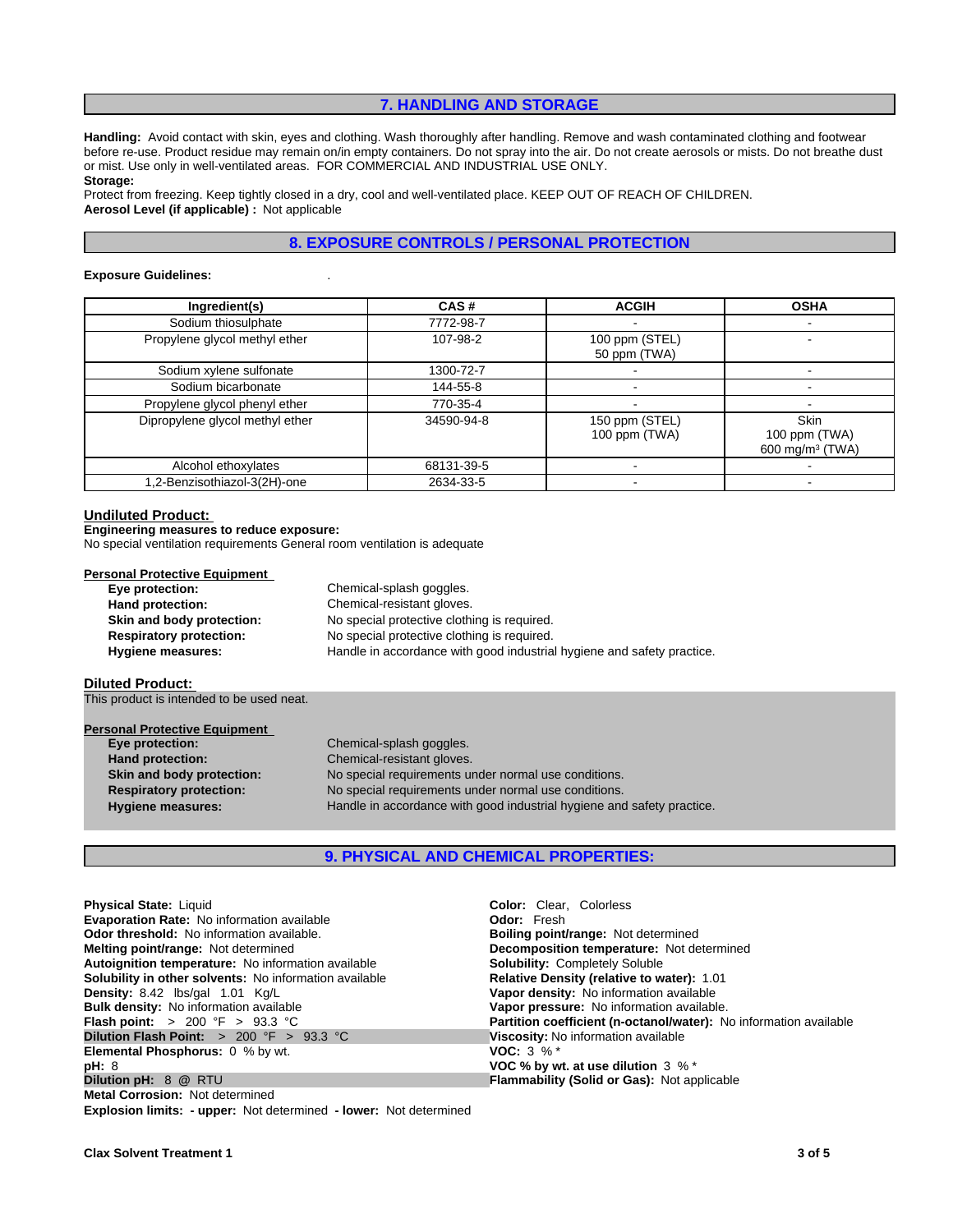\* - Title 17, California Code of Regulations, Division 3, Chapter 1, Subchapter 8.5, Article 2, Consumer Products, Sections 94508

### **10. STABILITY AND REACTIVITY**

**Reactivity:** Not Applicable Stability: Not Applicable Stability: **Hazardous decomposition products:** None reasonably foreseeable. **Materials to avoid: Calculariation Conditions to avoid: Conditions to avoid: Conditions to avoid: Conditions to avoid: Conditions to avoid: Conditions Conditions Conditions Conditions Conditions Cond** 

**Stability:** The product is stable Keep away from heat. Keep away from open flames, hot surfaces and sources of ignition.

**11. TOXICOLOGICAL INFORMATION**

**Information on likely routes of exposure:**  Eye contact, Skin contact, Inhalation

#### **Delayed, immediate, or chronic effects and symptoms from short and long-term exposure**

**Skin contact:** May be mildly irritating to skin. Symptoms may include redness and/or transient discomfort. **Eye contact:** Causes serious eye irritation. Symptoms may include pain, redness, and watering. **Ingestion:** May be irritating to mouth, throat and stomach. Symptoms may include stomach pain and nausea. **Inhalation:** May be irritating to nose, throat, and respiratory tract. Symptoms may include coughing and difficulty breathing. **Sensitization:** May cause an allergic skin reaction. Symptoms may include rash, hives, itching, bumps, redness, swelling, and/or discomfort.

## **Numerical measures of toxicity**

**ATE - Oral (mg/kg):** >5000

## **12. ECOLOGICAL INFORMATION**

**Ecotoxicity:** No information available.

**Persistence and Degradability:** No information available.

**Bioaccumulation:** No information available.

## **13. DISPOSAL CONSIDERATIONS**

**Waste from residues / unused products:** This product, as sold, if discarded or disposed, is not a hazardous waste according to Federal regulations (40 CFR 261.4 (b)(4)). Dispose in compliance with all Federal, state, provincial, and local laws and regulations. **Contaminated Packaging:** Do not re-use empty containers. **RCRA Hazard Class (undiluted product):** Not Regulated

## **14. TRANSPORT INFORMATION**

**DOT/TDG/IMDG:** Please refer to the Diversey HazMat Library, only available through Internet Explorer, http://naextranet.diversey.com/dot/, for up to date shipping information.

**DOT (Ground) Bill of Lading Description:** CLEANING, WASHING, BUFFING, OR POLISHING COMPOUNDS LIQUID

**IMDG (Ocean) Bill of Lading Description:** CLEANING, WASHING, BUFFING, OR POLISHING COMPOUNDS LIQUID

## **15. REGULATORY INFORMATION**

**International Inventories at CAS# Level** 

All components of this product are listed on the following inventories: U.S.A. (TSCA), Canada (DSL/NDSL).

**U.S. Regulations**